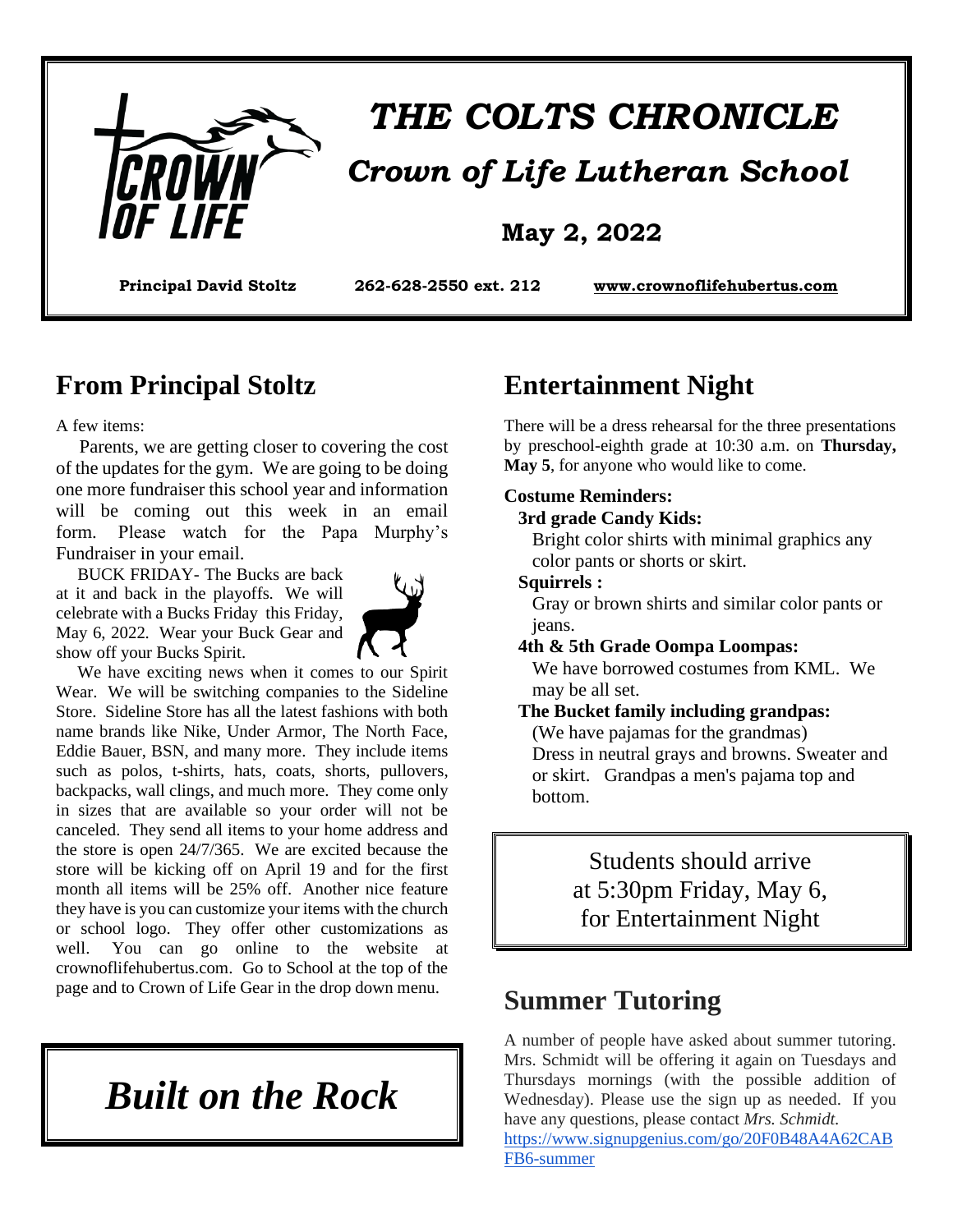# **No School/Childcare Monday, May 9**

# **Calling ALL 5th – 8th Graders!**

All students in 5th – 8th grade are part of the COL Track & Field Team and are encouraged to participate in the KML all grade school meet on **Wednesday, May 11**, after school (early dismissal day – watch for more details). Our T&F PE unit is very short so additional opportunities to practice events takes place daily after school from 3:30 – 4:30 (not including May 6). On **Monday, May 9,** we will meet at KML from 10am to noon for some more realistic practice on an actual track. Please help encourage your students to embrace this opportunity to give a great sport a try, to cheer for classmates, to fellowship with other federated schools and to consider whether a future in track and field might be for them. All students should return their yellow event interest and transportation sheets asap. Students who perform well at KML have the opportunity to participate in the Lutheran State Meet also taking place at KML on **Saturday, May 21**. Let's take our gifts and run with them (or throw or jump with them).

# **Track Team to Practice at KML**

The track team will be practicing at KML on **Monday, May 9**, from 10am to noon. Please contact Mrs. Matter if transportation assistance is needed.

# **Box Tops for Education**

Thanks to all who continue to "scan" their receipts earning school "free" money. We just received our rebate check, but it's only a fraction of the earnings we used to get when we clipped the Pink Logos from products. Please consider getting on board by downloading the app OR just bring your receipts to school and we will scan them for you. New products recently added include Progresso, Pillsbury frozen bread, Gold Medal flour and Totino's Pizza.

# **Kids Heart Challenge Gifts**

Thank you gifts for participation in our 8th Kids Heart Challenge have arrived. Unfortunately there is a back order on the youth large t-shirts. We plan to take our t-shirt picture following chapel on Wednesday. In the event those 5 shirts do not arrive, please wear a former year's shirt if you have one. Except for the upper grades, gifts (not including shirts) were distributed last week. Contact Belinda Matter if you have any questions. She will also gladly inflate playground balls if needed. Thanks again for making this our best year ever. Just keep jumping until next year!

# **ShopWithSCRIP Has New Name**

As of today, Shop With SCRIP has converted their website to RAISE RIGHT in order to align with their phone app trying to simplify matters for users. Please note that even if you try to use the ShopWithSCRIP entry, you should be redirected to the Raise Right site. Check it OUT!

# **Community Event Coming Soon**

June 11 is a Community Outreach Event at Crown of Life complete with a pig roast and live music and activities. Part of this event also includes giveaways in the form of door prizes. The outreach committee is primarily interested in gift card door prizes. Please consider donating a gift card to this event OR contribute cash for the purchase of door prizes. Gift cards can be purchased through our Raise Right program (formerly known as ShopWithSCRIP). It's a win, win for COL. Also make plans to attend the event. We'd love to see you there. Contact Belinda Matter with any questions.